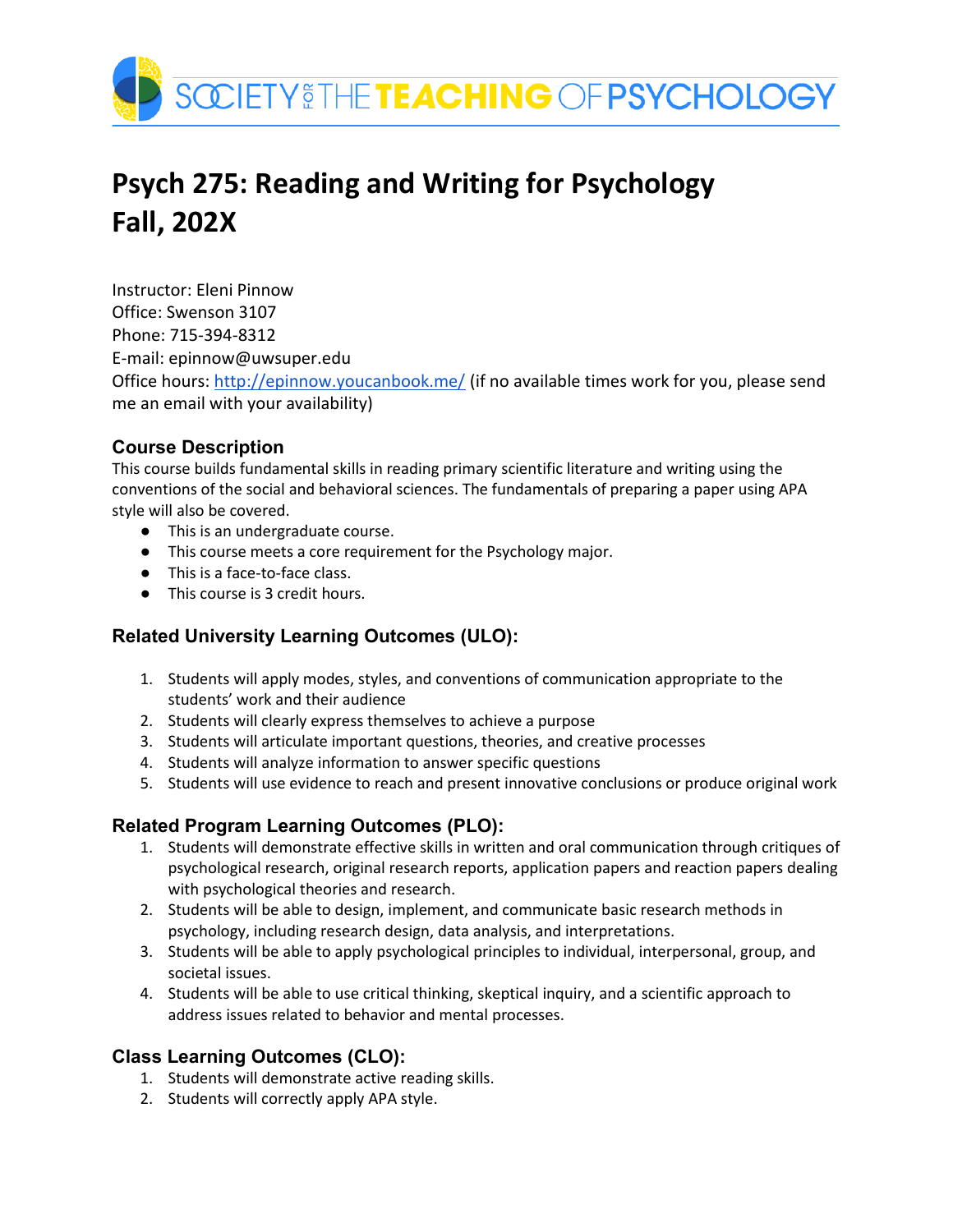3. Students will communicate information about psychology to a variety of audiences in multiple modalities.

#### **Required Textbooks (Current editions required)**

American Psychological Association. (2020). *Publication manual of the American Psychological Association* (7th ed.). American Psychological Association. https://doi.org/10.1037/0000165-000

Mitchell, M. L., Jolley, J. M., & O'Shea, R. P. (2013). *Writing for Psychology* (4th ed.). Cengage Learning. (Note: If you have opted for the Cengage All Access option in another class, the *Writing for Psychology* book is included and you do not need to purchase a separate copy).

Nijhuis, M. (2016). *The Science Writers' Essay Handbook.* Michelle Nijhuis.

Silva, P. J. (2018). *How to Write a Lot* (2nd Ed.). APA Life tools.

#### **Why a writing course?**

You might be wondering, why is there a class just on reading and writing for psychology? You have hopefully finished two classes for your generals in writing--why one more? The truth is that this is a more recent addition to the psychology major (we first offered it in 2018). So, why add it? Well, writing and communicating effectively is foundational to the field of psychology. Prior to 2018, we tried to teach writing with a more diffuse technique that was spread thinly across many classes, but found that wasn't serving our students well. Thus, Reading and Writing for Psychology was born. This course will prepare you for Research Methods (Psyc 303) and Senior Research (Psyc 404). This course will also make you more effective and efficient consumers of psychology writing (textbooks, scholarly articles, popular press articles) *and* it will help you convey what you are learning in the program (to friends, family, potential employers, and the universe in general).

After you graduate, you may never conduct another psychological experiment or need to analyze statistics. You will, however, have to communicate clearly, concisely, and effectively every single day! This class prepares you for those everyday tasks of writing and speaking to other people. Personally, I believe that this class is essential to your future success--in psychology, in relationships, and in any future employment.

#### **Class Structure**

This class is structured differently from most Psychology classes. On Monday and Wednesday we will have traditional class-time. Sometimes we will discuss readings, sometimes I may lecture or answer questions about readings, or we may do some editing and revising. There will usually be a reading that is due before Monday and Wednesday classes. Please come to class having completed those readings--I value your thoughts and questions. In fact, your thoughts and questions typically will frame our discussions on those days. On Friday we will work in our Writing Groups. The goal of these groups is to give you a support network and built in editors and reviewers for your work. The best writing happens when we collaborate and have people to share our successes, anxieties, and struggles with.

#### **Assignments, Assessment, and Grading**

Rubrics for assignments can be found on Canvas. The assignments for this class all build toward creating a formal literature review and an essay on the same topic written for a general audience. All of these assignments build towards these two papers and they all help you understand how to effectively communicate to a variety of audiences. Here's the best part: You get to pick the topic! Hopefully there is something about Psychology that sparked a fire and made you want to learn more. Pick that topic! Research, reading, and writing are *never* easy; it is hard work--but hard work is much more bearable when it's on a topic you love. So, pick a topic that makes you excited to be a Psychology Major!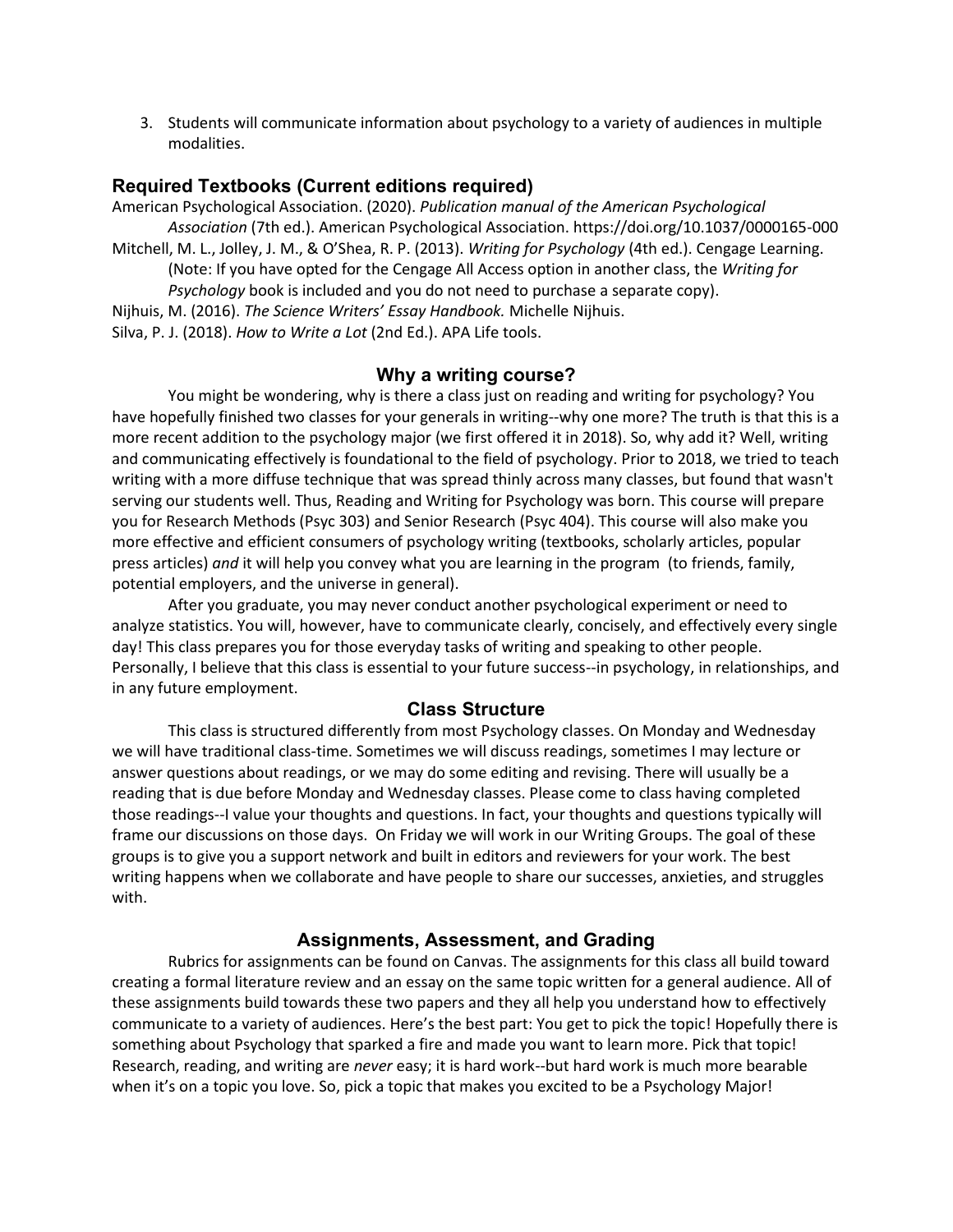**Types of articles assignment**: For this assignment you will need to find four different types of articles that are related to your topic: a popular press/general audience article, an empirical article, an article describing a theory, and a literature review. You should include a brief rationale for how each article fits into its respective category. *20 points*

- ULO (University Learning Outcomes): 1, 2, 3, 4, 5
- PLO (Psychology Learning Outcomes): 1, 2, 3, 4
- CLO (Class Learning Outcomes): 1, 2, 3

**APA Template**: You will create a blank document APA style that will be a template for you to use in future classes (this should include proper running heads, headings, page breaks, and formatting). You will not include any content here, you just will put in placeholders for all the sections. Don't worry--we will talk about this in class too! *25 points*

- $\bullet$  ULO: 1, 2, 3, 4, 5
- $\bullet$  PLO: 1, 2, 3, 4
- $\bullet$  CLO: 2

**Scholarly Article Deconstruction**: This guided assignment will help you understand the structure of scientific articles. *50 points.*

- ULO: 1, 2, 3, 4, 5
- PLO: 1, 2, 3, 4
- CLO: 1, 2

**CMap, Cartoon, Annotate Article**. This guided assignment will help you learn how to read and fully understand the articles that you will read for your project. *30 points*

- $\bullet$  ULO: 1, 2, 3, 4, 5
- PLO: 1, 2, 3, 4
- CLO: 1.2

**Topic proposal**: This proposal (form can be found on Canvas) will outline the idea that you have for your project. The goal is to use this as a framework that will be your project. This assignment also will also be a screening tool that I can use to make sure your paper is appropriate in scope. *25 points*

- ULO: 2, 3, 4
- PLO: 1, 2, 3, 4
- $\bullet$  CLO: 1, 2, 3

**Annotated Bibliography**: You will list 10 scholarly (primary) sources. At least 5 of them must be from the last 7 years. You must include at least one review article and at least one theoretical article. You will include a brief summary of the article (focus on theories, research questions, hypotheses, and results). You will also include a brief paragraph that explains how this article fits in with your topic/thesis. *25 points*

- $\bullet$  ULO: 1, 2, 3, 4, 5
- PLO: 1, 2, 3, 4
- $\bullet$  CLO: 1, 2, 3

**Literature Review Outline**: This is an outline of your introduction/literature review. It should include at least 6 sources and how you will use them. *10 points*

- ULO: 1, 2, 3, 4, 5
- PLO: 1, 2, 3, 4
- $\bullet$  CLO: 1, 2, 3

**Writing Trouble spots**: This assignment is brief—you will need to create a list of your common errors in writing. You will go through your writing and see what are some common issues that you have been told to watch out for (i.e. vague, passive voice, tone, formality, clarity, syntax/grammar, etc). *10 points*

- $\bullet$  ULO: 1, 2, 4
- $\bullet$  PLO: 1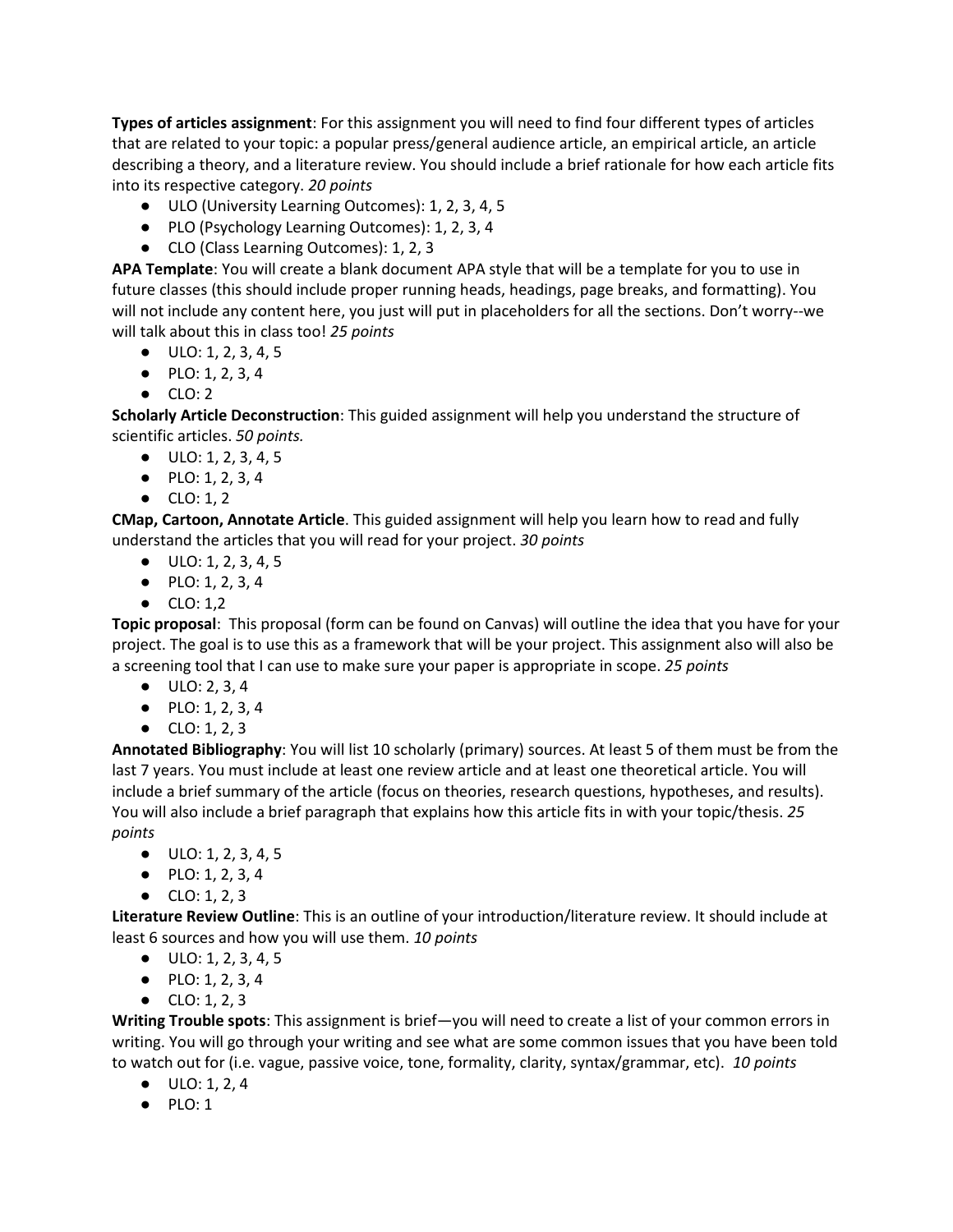$\bullet$  CLO: 3

**Introduction/Literature Review draft**: This is a draft of your introduction/literature review section. By the time you turn it in to me, you should have already revised it at least 3 times. *25 points*

- $\bullet$  ULO: 1, 2, 3, 4, 5
- PLO: 1, 2, 3, 4
- $\bullet$  CLO: 1, 2, 3

**Revision memos**: In this assignment you will briefly discuss what the major and minor foci will be for your revision of the draft. *15 points each*

- ULO: 1, 2, 3, 4, 5
- PLO: 1, 2, 3, 4
- $\bullet$  CLO: 1, 2, 3

**General Discussion outline**: This is an outline of your discussion. It should include at least 3 sources and how you will use them. *10 points*

- $\bullet$  ULO: 1, 2, 3, 4, 5
- PLO: 1, 2, 3, 4
- CLO: 2, 3

**Peer-review**: These will be completed on Canvas.. **Peer-reviews cannot be made up.** *10 points each*

- $\bullet$  ULO: 1, 2, 3, 4, 5
- PLO: 1, 2, 3, 4
- $\bullet$  CLO: 1, 2, 3

**Outline of general audience final paper**. *10 points*

- $\bullet$  ULO: 1, 2, 3, 4, 5
- PLO: 1, 2, 3, 4
- CLO: 1, 2, 3

**Literature review final paper**: This is a formal overview of the sources that you found around your chosen topic. You should have at least 10 sources from peer-reviewed journals. The rubric for this assignment can be found on Canvas. *105 points*

- ULO: 1, 2, 3, 4, 5
- PLO: 1, 2, 3, 4
- CLO: 1, 2, 3

**General audience final paper**: For this paper you will pick a single paper that aligns with your interests in Psychology and you will "translate" it for a general audience. The rubric for this assignment can be found on Canvas. *75 points*

- ULO: 1, 2, 3, 4, 5
- $\bullet$  PLO: 1, 2, 3, 4

**Weekly assignments:** These will be small assignments that you will complete each week on Canvas. Some will be competency based (APA style, searching for articles, grammar, etc) and others will be more reflective. These will be due at the start of class on Friday. *10 points each*

- ULO: 1, 2, 3, 4, 5
- PLO: 1, 2, 3, 4
- $\bullet$  CLO: 1, 2, 3

**Mini writes**. Sometimes in class we will have mini-writing assignments. These will be informal quick breaks where you will write your thoughts or reflections on a topic. It may be related to readings that you completed before class, or it may be related to a discussion that we are having. *10 points each*

- ULO: 1, 2, 3, 4
- PLO: 1, 2, 3
- $CLO: 1, 2, 3$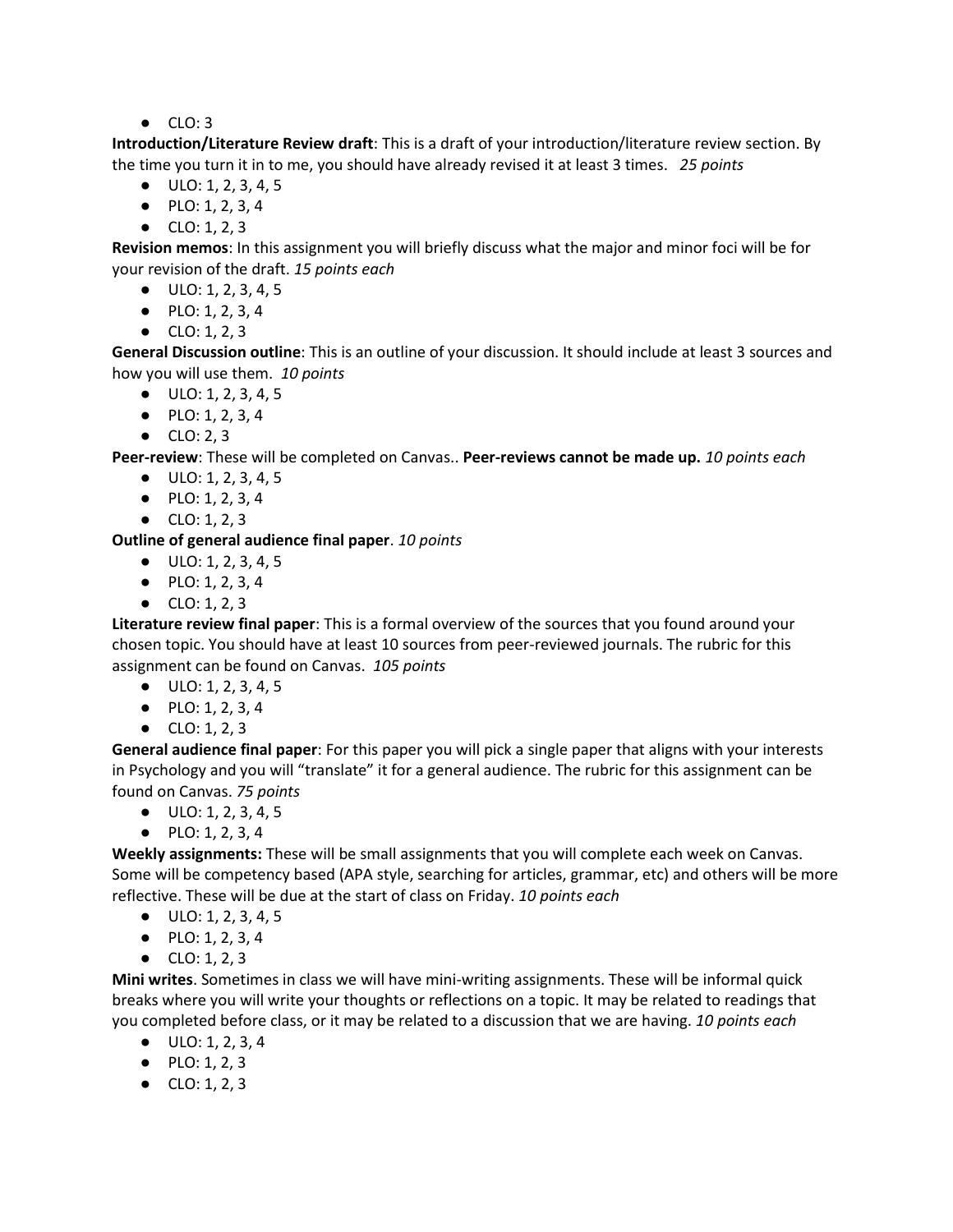**Final presentation:** During the last week of class (and during our final exam period) you will create a 5-7 minute presentation that provides an overview of your research project from this semester. You will be graded on the clarity of your presentation (written and oral), your ability to convey research, and your ability to manage the allotted time. *25 points*

- ULO: 1, 2, 3, 4, 5
- PLO: 1, 2, 3, 4
- CLO: 1, 2, 3

**Writing Fridays:** We will not meet for lecture or learning activities during class on Fridays. Instead, we will meet in the lab. You will first turn in your weekly assignment. Next, you will have a brief conference with your writing group, and you'll discuss your progress on your weekly goals and sticking to your writing assignment. Your writing group will also set goals for the upcoming week. At least once a month I will spend time with each writing group to check in on progress, answer questions, and cheer you on! Finally, we will use this as dedicated writing time to make progress on assignments, research, and generally just getting in a good habit for writing! There may also be informal writing prompts that you will work on at this time. You must be present that day to receive the points; after the group meeting you must be working on relevant assignments, failing to do so will forfeit the points. *10 points per week*

- $\bullet$  ULO: 1, 2, 3, 4, 5
- PLO: 1, 2, 3, 4
- $\bullet$  CLO: 1, 2, 3

## **Grading Scale**

**A:** 93-100% **A-:** 90-92.999% **B+:** 87-89.999% **B:** 84-86.999% **B-:** 80-82.999% **C+:** 77-79.999% **C:** 73-76.999% **C-:** 70-72.999% **D:** 60-69.999%  $F: < 60\%$ 

# **What You can Expect From Me**

- My role for this class is to be a professor, cheerleader, and sounding board.
- I will return graded work within one week.
- I will reply to emails within two business days (i.e. Monday through Friday).
	- $\circ$  Emails that ask questions that can easily be answered in the syllabus (i.e. what is due on class period X? What is your late policy? What did I miss in class?) will receive a reply to see the syllabus.
	- $\circ$  Some responses may advise the student to sign up for a meeting with me, because the question is not easily answered in email.
- I will reply to questions posted on the discussion board within 2 business days.
- I will have at least 5 hours a week available for student appointments.
- I will be excited to meet with you and help you craft work that makes you proud.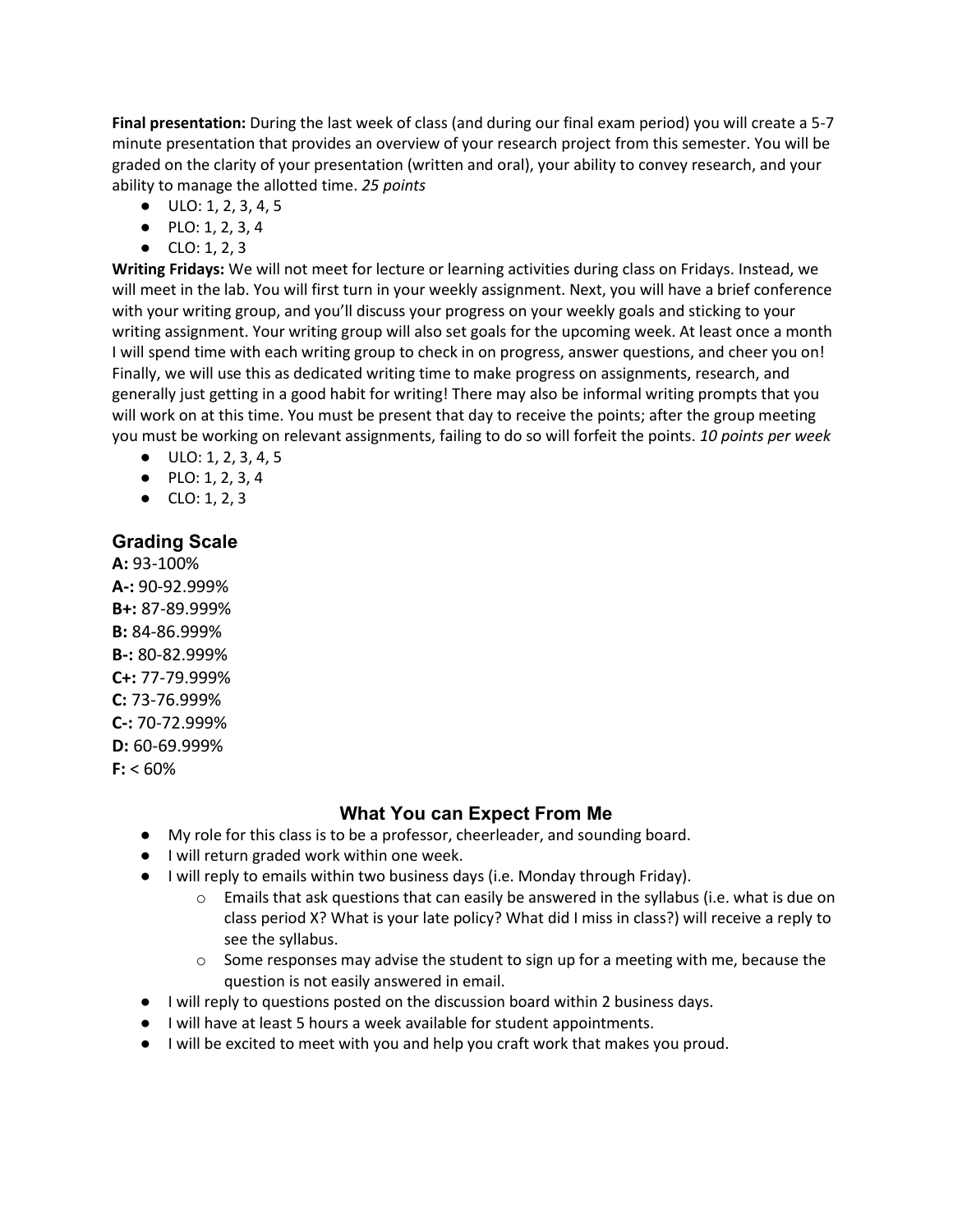### **Attendance and Participation (aka: What I Expect from You)**

Collaboration is a vital part of the scientific process—as such it will be highly valued in this course. Success in this class requires more than just showing up—it requires your contribution to the development of your classmates' scientific knowledge. If you are not able to participate because you are unprepared for class, you will be asked to leave. Your classmates deserve to be in a learning environment where everyone is held accountable.

#### **Tardiness**

Being late to class is disruptive to the class (and to me). Tardy students will apologize to the class for the disruption.

#### **Questions**

If you have questions, please ask them! You can ask them in class! You can ask them in our Canvas Discussion Board! You can ask them via email! You can pop by my office! You can make an appointment with me! You can write me a notarized letter (I mean, you *could* but this may be rather slow. . .)! But please, please, please ask! If you feel shy or uncomfortable asking, please think about asking questions as a way of helping out your classmates. Someone else in class has your question--so you would be doing a great kindness by asking it so everyone can benefit from the answer. Remember: I *want to help you learn and grow*! Asking questions is a very important part of your learning and growth. Also, you want to get the most out of your tuition dollars, right? Ask away!

#### **Canvas**

Your Writing Group will have a Canvas Group page created. On your Group page you'll be able to send messages and have discussions with your Writing Group. If you feel comfortable, please also feel free to share phone numbers or other ways of communicating to help hold each other accountable (and support each other)!

#### **Late policy**

*Late work will not be accepted*. This course is based around a sequence of assignments that build one on top of each other. To make sure I have enough time to provide feedback that will provide meaningful guidance, I need it to be turned in on time. All assignments will be turned in on Canvas; due dates are stated on the dropbox. If it is not, you will receive a 0 on that assignment. My hope that the writing groups will help hold group members accountable. All due dates are in the syllabus and posted on Canvas--please, please, please be mindful of them. If you have any questions--please ask me!

#### **Cell phones**

Cell phones must be in "silent mode" (not vibrate) and put away during the class period. If your cell phone goes off during our class, you stand up at your seat and apologize to the class for disrupting their learning environment (it usually only happens once in a semester). If you have extenuating circumstances (i.e. impending birth, family member surgery, impending zombie attack) talk to me before class about why your cell phone may go off.

#### **Electronic device policy**

I do permit computers, tablets or other electronic devices for note-taking in my class. However, these are meant to be for class use only. Please do not check Facebook/Instagram/Twitter, watch *Scarface,* or update your blog during class. (Yes, I once caught a student watching *Scarface* in class. . .don't be that person.) If I find that you are not using your device for class purposes you may be asked not to bring your device to class again (and you will be asked to stand up and apologize to the class for the disruption). *Note*: [Research](https://www.npr.org/2016/04/17/474525392/attention-students-put-your-laptops-away) in the field of Psychology has found that, on average, students taking notes on electronic devices do worse in class than students with hand-written notes. So, while you may use your computers, I don't advise it.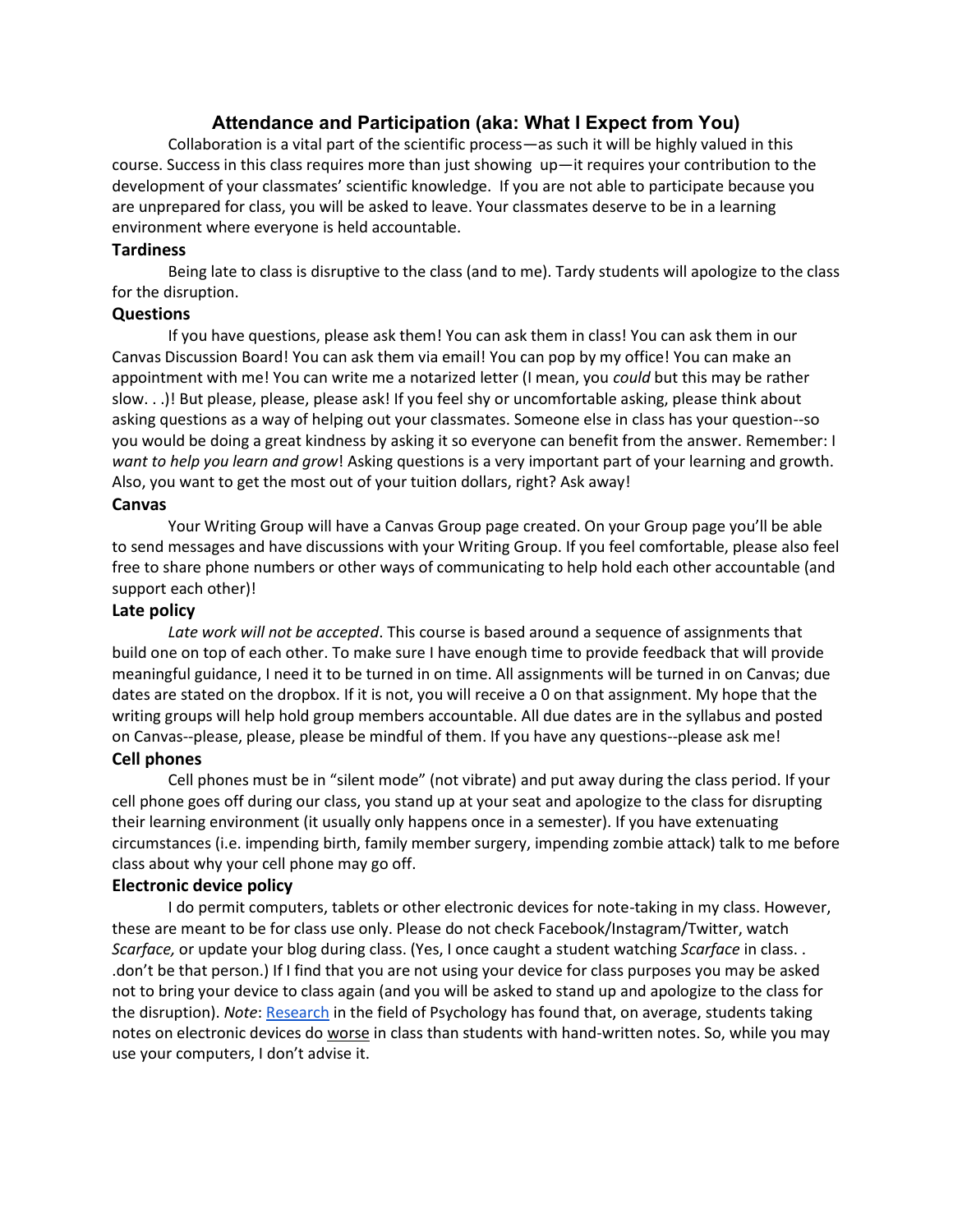#### **A Note on Credit Hours**

This class is worth 3 credit hours. What this means is that you'll spend 3 hours in the classroom or lab every week. In addition to the time we spend together, you will be expected to spend *at least* 2 hours out of class per week per credit hour of class. Typically, you can expect to spend 2-3 hours per class hour on work for class. That means that, outside of class meeting times, you should spend **6-9 hours per week** completing assignments, reading and generally working for my class. *Please see [Academic Policy 1127:](https://www.uwsuper.edu/registrar/policies/undergraduate/upload/AP1127-Credit-Hour-Definition-2011-08-10-2.pdf) Credit Hour Definition.*

#### **Academic Honesty**

The goal of the University of Wisconsin-Superior is to provide a quality education to all students- -part of ou[r](https://www.uwsuper.edu/dos/student-resources/community-standards/index.cfm) [community standards](https://www.uwsuper.edu/dos/student-resources/community-standards/index.cfm) involves a strong statement supporting academic integrity. To learn more about how UWS defines academic integrity (and its evil twin: academic dishonesty) please se[e](https://www.uwsuper.edu/dos/student-resources/community-standards/academic.cfm) [Chapter 14.](https://www.uwsuper.edu/dos/student-resources/community-standards/academic.cfm) The most important aspect of my job is making sure that my students are given every opportunity to learn and master the course content. I see my goals for your learning as aligned with the community standards and academic integrity. Academic integrity means that all work turned in for a grade must be original and your own; it also must be created *specifically for this class*. *For purposes of this course, work submitted previously for another course is prohibited.* Remember, the goal of this class is for you to be able to write clearly for a purpose; the purpose will be specific to the assignments that I ask you to create. Consequently, it's important that you create work specifically for this class.

#### **Accommodating Parents in the Classroom**

Students who are parents are welcome to bring their children to class, according to their own discretion. If you are a breastfeeding parent, you are also welcome to breastfeed your child during class. As a parent, you are the best judge of whether your child will be comfortable in the classroom, as well as whether you will be comfortable when your child is present in the classroom. Though unlikely, the instructor reserves the right to ask a student to leave in the event that the child's presence detracts from other students' learning experiences.

#### **Diversity and Inclusion at the University of Wisconsin-Superior**

Diversity and inclusion is integral to the educational mission of the University of Wisconsin-Superior. As a community we commit to recognize, include and value inherent worth and dignity of each person; foster tolerance, sensitivity, understanding, mutual respect, and justice among its members; and encourage each individual to strive to reach their own potential. The institution recognizes these experiences are crucial for developing the requisite skills to thrive as a member of a pluralistic society and as a responsible global citizen.

In pursuit of its goal of inclusive excellence, the University actively seeks to attract students, faculty, and staff from diverse backgrounds and life experiences, including but are not limited to: race, ethnicity, sex, gender identity, gender expression, sexual orientation, age, socio-economic background, cognitive ability, physical ability, religion and spirituality, value system, national origin, immigration or refugee status, veteran status, and political beliefs.

The University believes that diversity among its members strengthens the institution, stimulates creativity, promotes the exchange of ideas, and enriches campus life. The University of Wisconsin-Superior views, evaluates, and treats all persons in any University related activity or circumstance in which they may be involved, solely as individuals.

Throughout the course, you will be expected to reflect on, and engage in, discussions on class material sharing your thoughts and even differences of opinion. Disagreeing with ideas, holding alternative views and challenging the status quo are all a part of the higher education tradition, as they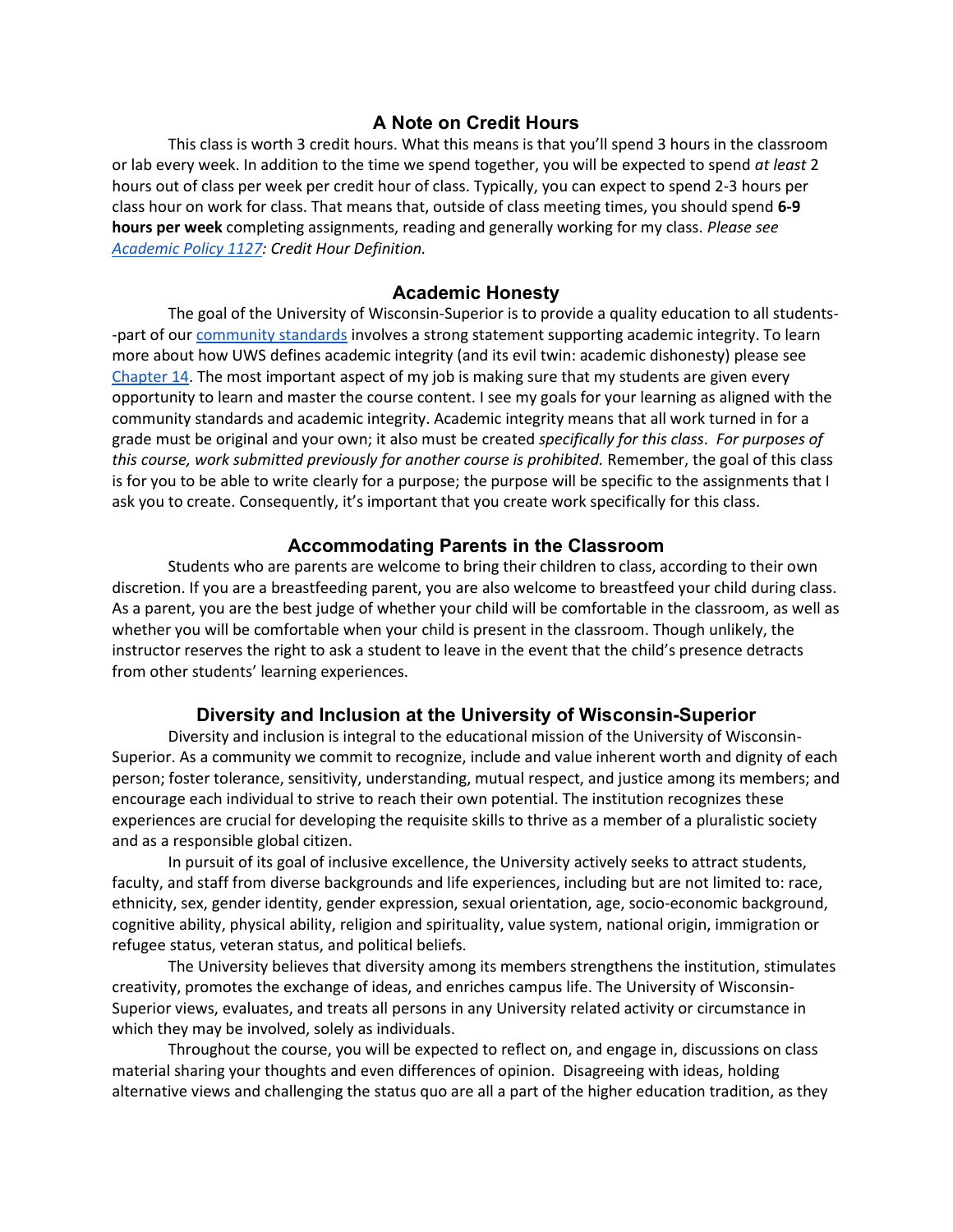provoke us to re-examine our own thinking. That being said, this WILL be a safe and welcoming learning environment for students of all races, ethnicities, sexual orientations, gender identities, ages, religions, economic classes and ability statuses. To achieve this, you will be expected to engage in all classroom activities and assignments in a respectful, inclusive and culturally appropriate manner.

For more information about Equity, Diversity and Inclusion and/or to report bias, discrimination or harassment, please email [edi@uwsuper.edu](mailto:edi@uwsuper.edu) or call 715-394-8015.

## **Policies and Practices to Help Your Learning and Growth**

The University of Wisconsin-Superior is dedicated to a safe, supportive and nondiscriminatory learning environment. It is the responsibility of all undergraduate and graduate students to familiarize themselves with University policies regarding special accommodations, academic misconduct, religious beliefs accommodation, discrimination and absence for University- sponsored events. **Please review the Student Information Sheet and Syllabus Attachment which can be accessed on Canvas.** This includes policies related to:

- **Student characteristics**, including policies and services related to those who are active military/veterans, those who are pregnant or expecting new family members, and students seeking services for differing abilities and accommodations, student services, and others.
- **Academic integrity,** including information on plagiarism and steps that an instructor can take.
- **Campus policies,** including how to sign up for Safe Alerts, information on course evaluations, process for submitting a formal grievance regarding academics and/or discrimination, and others.
- **This attachment is also posted on our Canvas site.**

If you need accommodations, please contact Disability Support services [<disability@uwsuper.edu>](mailto:disability@uwsuper.edu). You can find their office in Swenson 1024A or you can call them at 715-394- 8188. You also can request services using the online "Accommodate System."

#### **Inclement Weather**

We will follow the policy of the University for bad weather. Students, faculty, and staff may call the UW-Superior Weather Hotline (715-394-8400). You also should get texts from the UWS emergency alert system. You may also check with local media. I would also strongly advise that you check your email.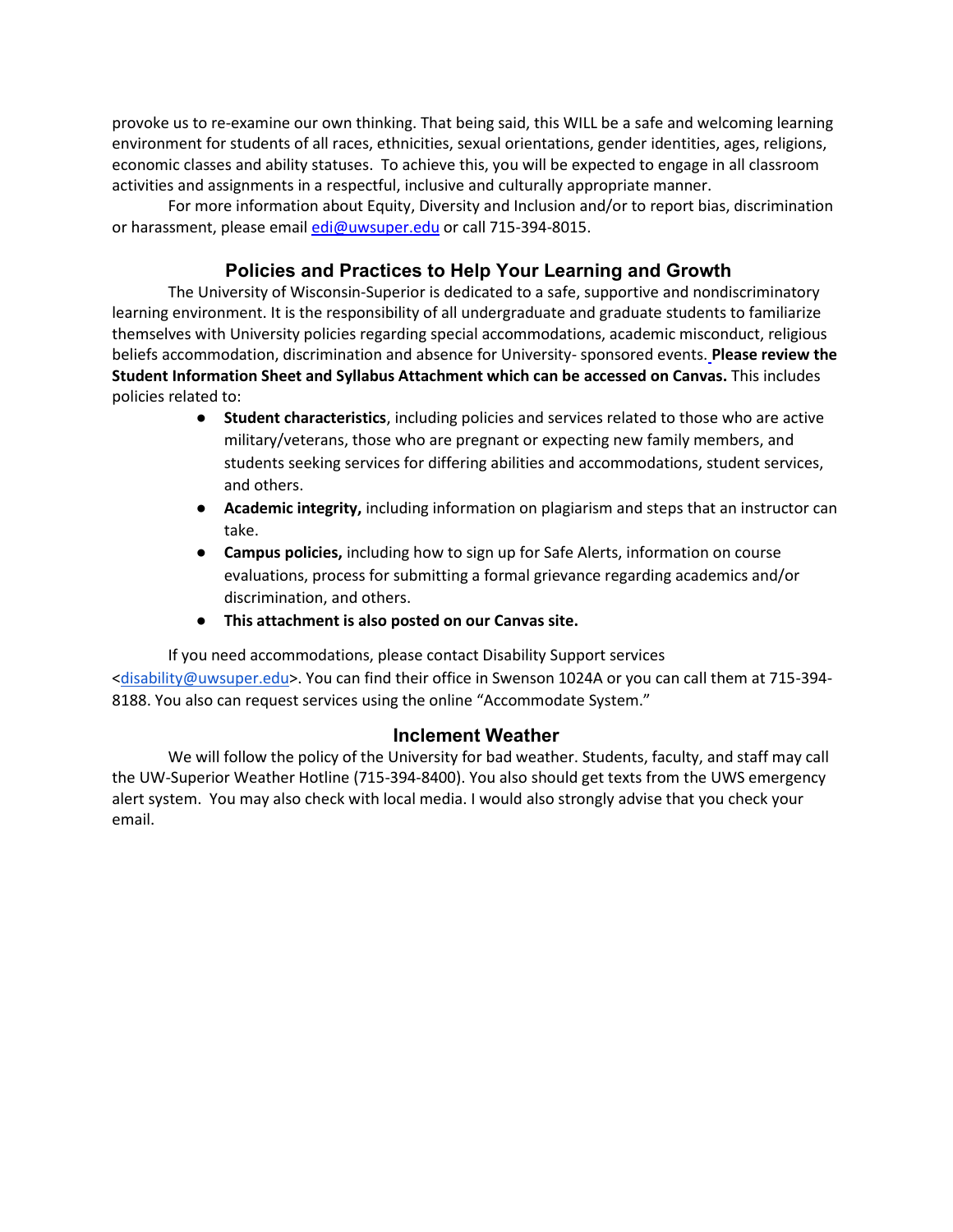# **Tentative Schedule**

*Note*: Specific reading and assignment due dates are updated on Canvas--so please always check our Canvas calendar!

*HtWaL = How to write a lot*

*WfP = Writing for psychology*

Ē

*TSWEH = The science writer's essay handbook*

| Week<br>1              | Readings: HtWaL Chapters 1-3; Picking a research topic<br>Assignments: Creating a writing schedule/specious barriers to writing<br>Discussion: Favorite thing about Psychology          |
|------------------------|-----------------------------------------------------------------------------------------------------------------------------------------------------------------------------------------|
| Week<br>$\overline{2}$ | Readings: APA Manual: Chapters 1 and 9; WfP: 119-124; Library guide<br>Assignments: Database assignment; writing hours report; APA reference Quiz<br>Discussion: Tentative topic choice |
| Week<br>3              | Readings: WfP: 129-134, Chapter 5; HtWaL 4; Handouts posted on Canvas<br>Assignments: Types of articles assignments; Topic proposal; grammar quiz; writing<br>hours report              |
| Week<br>4              | Readings: WfP: Chapter 1; APA Manual: Chapter 8; Handout posted on Canvas<br>Assignments: CMap, Cartoon, and Annotations; APA citations quiz; writing hours report                      |
| Week<br>5              | Readings: WfP Chapter 2, 193-208 ; APA Manual: 117-125<br>Assignments: Scholarly Article Deconstruction Due, punctuation quiz; writing hours<br>report                                  |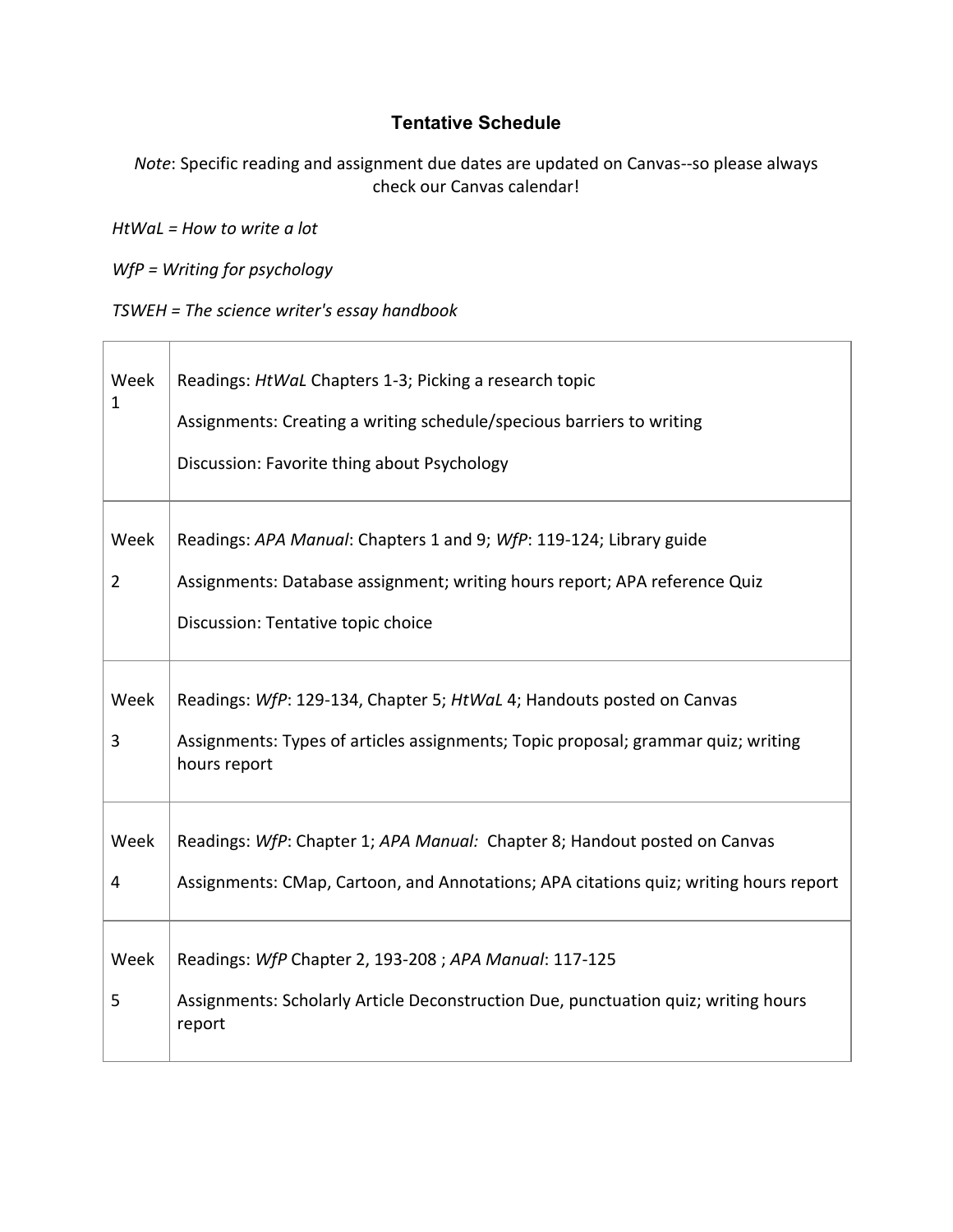| Week      | Readings: WfP: Chapters 3 & 7; APA Manual: Chapter 2                                                                                                      |
|-----------|-----------------------------------------------------------------------------------------------------------------------------------------------------------|
| 6         | Assignments: Annotated Bibliography; Reducing bias; Concept map; affect/effect quiz;<br>writing hours report                                              |
| Week<br>7 | Readings: WfP: 208-222, 12-25; APA Manual: 47-50, 125-127 Bird by Bird excerpt on<br>Canvas; HtWaL Chapter 5                                              |
|           | Assignments: Outline of literature review paper due; Writing trouble spots due; APA<br>headings and subheadings quiz; writing hours report                |
|           | Discussion: Bird by Bird reflection                                                                                                                       |
| Week      | Reading: WfP: 17-20; your own paper for review                                                                                                            |
| 8         | Assignment: Literature review paper self-review; Rewriting passive voice; writing hours<br>report                                                         |
| Week      | Readings: Manual: None!                                                                                                                                   |
| 9         | Assignments: Peer review of literature review paper due; hyphens quiz; Quick bites;<br>Writing Center; writing hours report                               |
| Week      | Readings: APA Manual: Review chapters 2, 8, and 9.                                                                                                        |
| 10        | Assignments: APA style wars!; APA Template; Revision memo for literature review; 2nd<br>peer review; commonly misspelled words quiz; writing hours report |
| Week      | Readings: Tell me a Story; 1 science essays posted on Canvas; TSWEH: 1-4                                                                                  |
| 11        | Assignments: Literature review due; writing hours report; Latin Abbreviations quiz                                                                        |
|           | Discussions: What is your journey?                                                                                                                        |